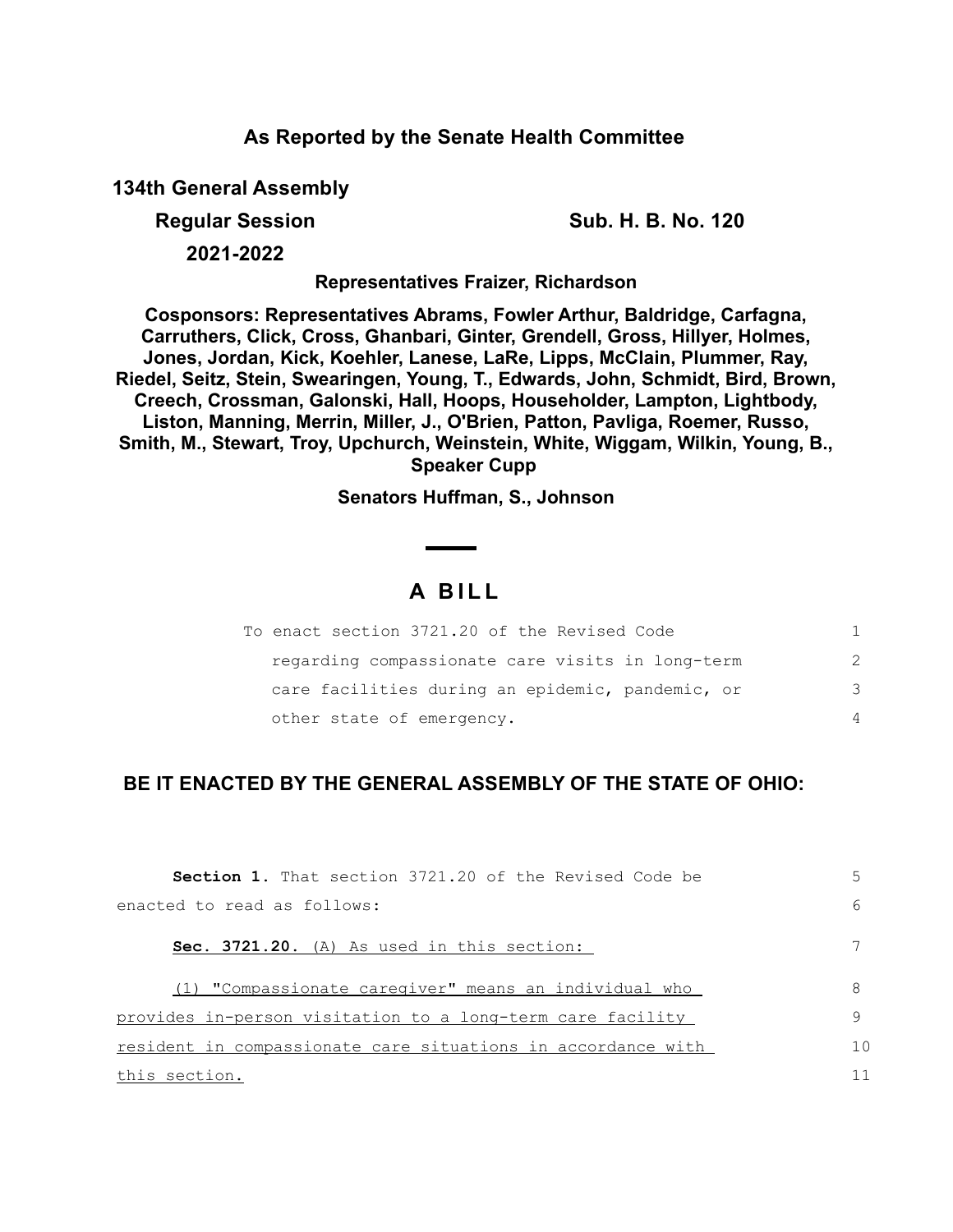#### **Sub. H. B. No. 120 Page 2 As Reported by the Senate Health Committee**

| (2) "Long-term care facility" means a home, as defined in       | 12 |
|-----------------------------------------------------------------|----|
| section 3721.01 of the Revised Code.                            | 13 |
| "Long-term care facility" does not include any federal          | 14 |
| facility operated in this state, including a facility operated  | 15 |
| by the United States department of veterans affairs.            | 16 |
| (3) "Transmission-based precautions" mean precautions that      | 17 |
| are used when the route of infection transmission is not        | 18 |
| completely interrupted using standard precautions alone.        | 19 |
| Transmission-based precautions are precautions used in addition | 20 |
| to standard precautions.                                        | 21 |
| (B) (1) During an epidemic, pandemic, or other state of         | 22 |
| emergency, a long-term care facility shall permit a             | 23 |
| compassionate caregiver to enter the facility to provide in-    | 24 |
| person visitation to a resident in compassionate care           | 25 |
| situations, which does not refer exclusively to end of life     | 26 |
| situations. Compassionate care situations include, but are not  | 27 |
| limited to, any of the following situations:                    | 28 |
| (a) The resident's end of life;                                 | 29 |
| (b) The resident was recently admitted to the facility and      | 30 |
| is struggling with the change in environment and lack of        | 31 |
| physical family support;                                        | 32 |
| (c) The resident is grieving after a friend or family           | 33 |
| member has recently passed away;                                | 34 |
| (d) The resident is experiencing weight loss or                 | 35 |
| dehydration and needs cueing and encouragement when eating or   | 36 |
| drinking;                                                       | 37 |
| (e) The resident is experiencing emotional distress from        | 38 |
| isolation as demonstrated by behavioral changes such as rarely  | 39 |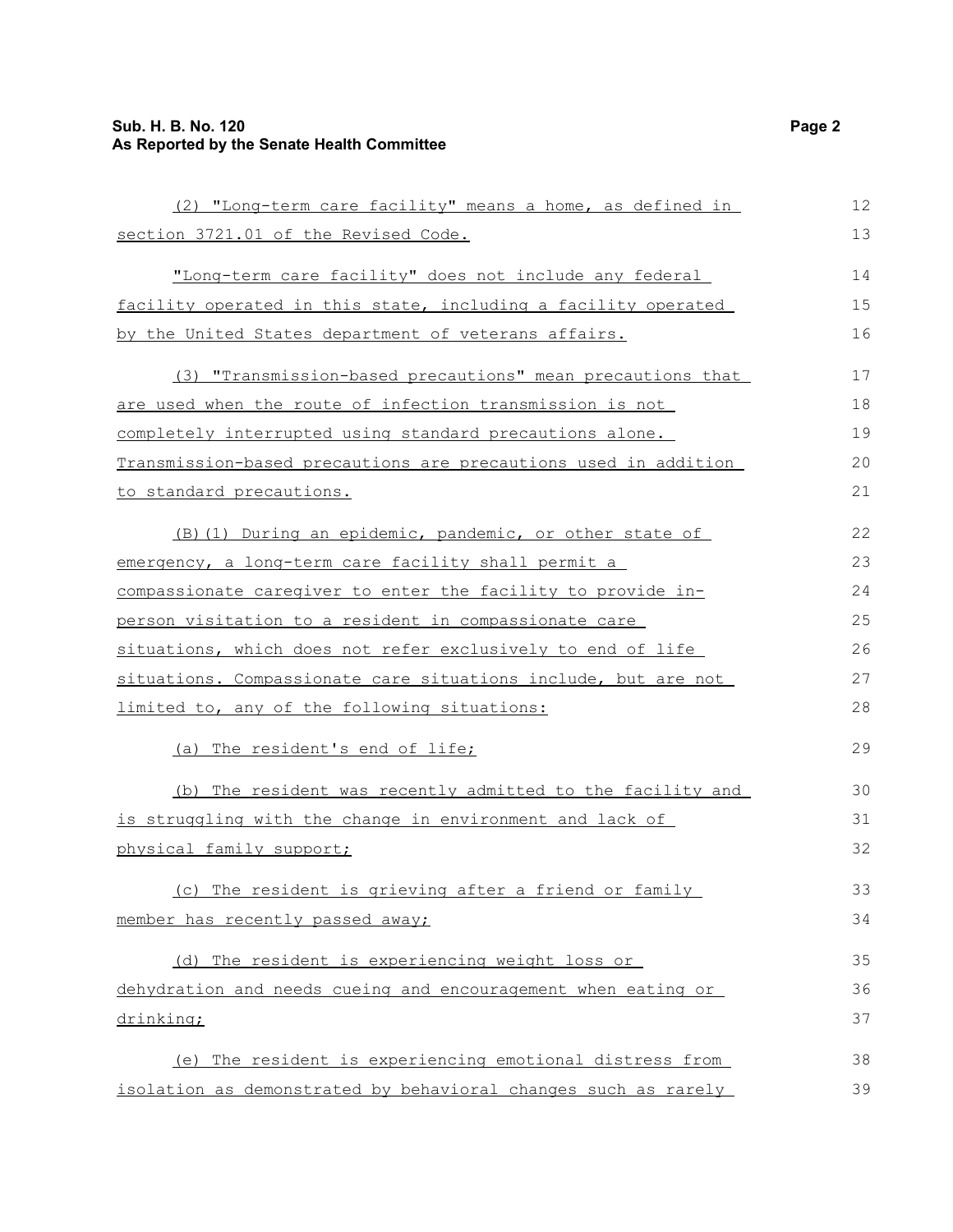| speaking or crying more frequently;                             | 40 |
|-----------------------------------------------------------------|----|
| (f) The resident is in transmission-based precautions for       | 41 |
| a disease or illness.                                           | 42 |
| (2) A long-term care facility shall use a person-centered       | 43 |
| approach in working with residents, family members, caregivers, | 44 |
| personal representatives, and, as appropriate, the state long-  | 45 |
| term care ombudsman program to identify residents who are in    | 46 |
| need of visits by a compassionate caregiver for a compassionate | 47 |
| care situation under division (B) (1) of this section.          | 48 |
| (C)(1) When visiting a long-term care facility resident in      | 49 |
| a long-term care facility that is governed by United States     | 50 |
| centers for medicare and medicaid services requlations, the     | 51 |
| compassionate caregiver shall comply with all regulations and   | 52 |
| guidance issued by the centers for medicare and medicaid        | 53 |
| services, as well as the facility's visitor policy established  | 54 |
| under division (D) of this section. When visiting a resident in | 55 |
| a long-term care facility that is not governed by centers for   | 56 |
| medicare and medicaid services regulations, the compassionate   | 57 |
| caregiver shall comply with the facility's visitor policy       | 58 |
| established under division (D) of this section.                 | 59 |
| (2) Before entering a long-term care facility, all              | 60 |
| compassionate caregivers and health care workers shall do both  | 61 |
| of the following:                                               | 62 |
| (a) Undergo screening as the facility determines                | 63 |
| reasonably necessary to ascertain any exposure to a contagious  | 64 |
| disease or illness and disclose any symptoms, as defined by the | 65 |
| facility;                                                       | 66 |
| (b) Produce valid federal or state identification and use       | 67 |
| all appropriate personal protective equipment. Except in an     | 68 |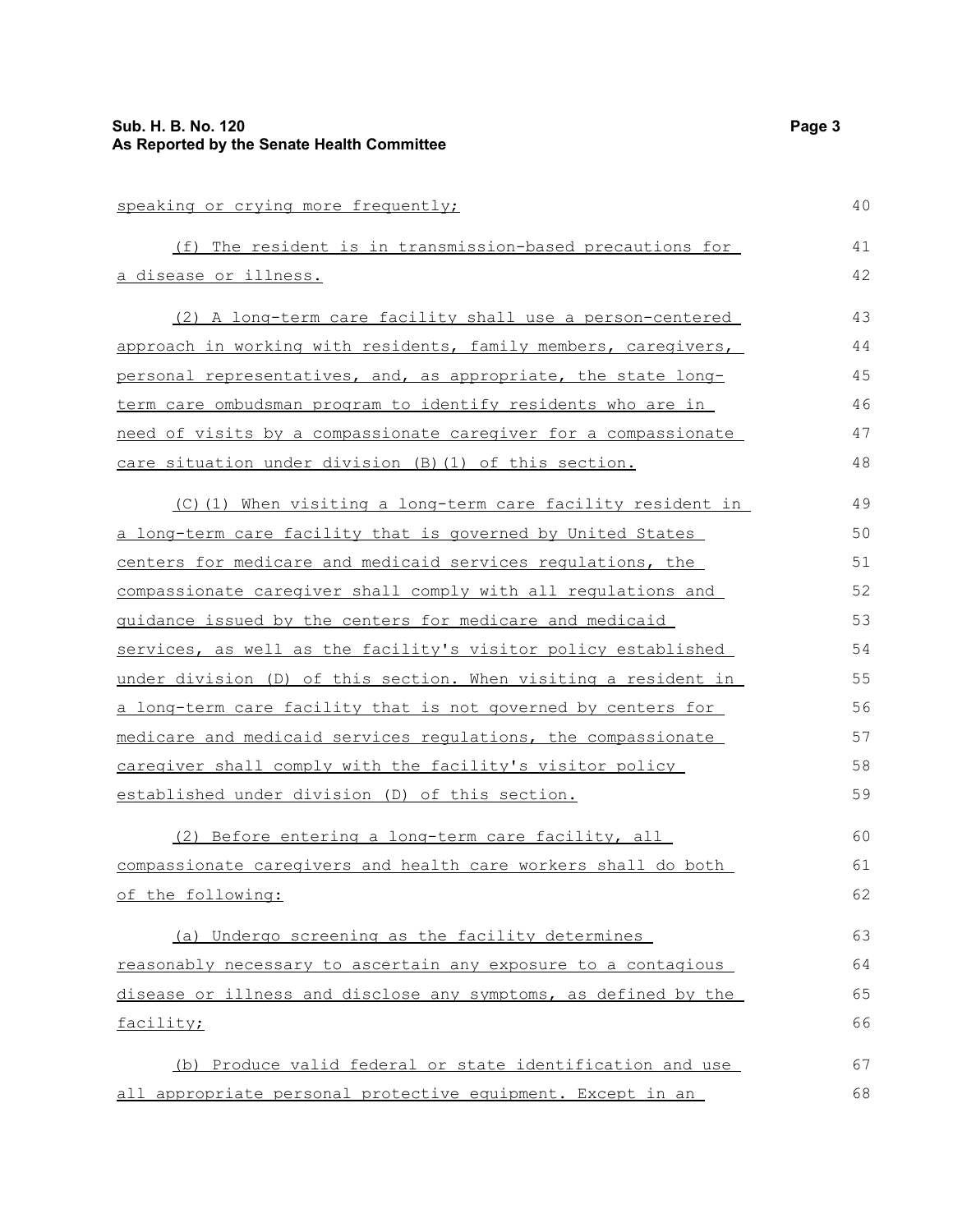#### **Sub. H. B. No. 120 Page 4 As Reported by the Senate Health Committee**

| emergency, each individual shall provide the facility with the      | 69 |
|---------------------------------------------------------------------|----|
| individual's current telephone number and address. The facility     | 70 |
| shall log each visitor, including the individual's telephone        | 71 |
| number and address, and retain the log in accordance with state     | 72 |
| and federal record retention requirements.                          | 73 |
| (D) Not later than thirty days after the effective date of          | 74 |
| this section, each long-term care facility shall develop and        | 75 |
| implement a visitation policy regulating compassionate care         | 76 |
| visits during an epidemic, pandemic, or other state of              | 77 |
| emergency. The policy shall do all of the following:                | 78 |
| (1) Permit visitation at any time to accommodate the                | 79 |
| schedules of a compassionate caregiver and resident;                | 80 |
| (2) Require a compassionate caregiver to provide support            | 81 |
| <u>to the resident in the resident's room or designated visitor</u> | 82 |
| space and to limit movement throughout the facility;                | 83 |
| (3) Reasonably provide hand sanitizing stations and                 | 84 |
| <u>alcohol-based hand sanitizer in accessible locations;</u>        | 85 |
| (4) Permit at least two visitors per resident for a                 | 86 |
| minimum of two hours in the case of a resident who displays a       | 87 |
| substantial change of condition indicating that end of life is      | 88 |
| approaching, or longer if death is imminent.                        | 89 |
| (5) Require the facility to educate compassionate                   | 90 |
| caregivers, family members, and other interested persons, about     | 91 |
| the right to contact the office of the state long-term care         | 92 |
| ombudsman program established under section 173.15 of the           | 93 |
| Revised Code with concerns about access to the facility and its     | 94 |
| residents;                                                          | 95 |
| (6) Require the facility to communicate to compassionate            | 96 |
| caregivers and residents its visitation policy established under    | 97 |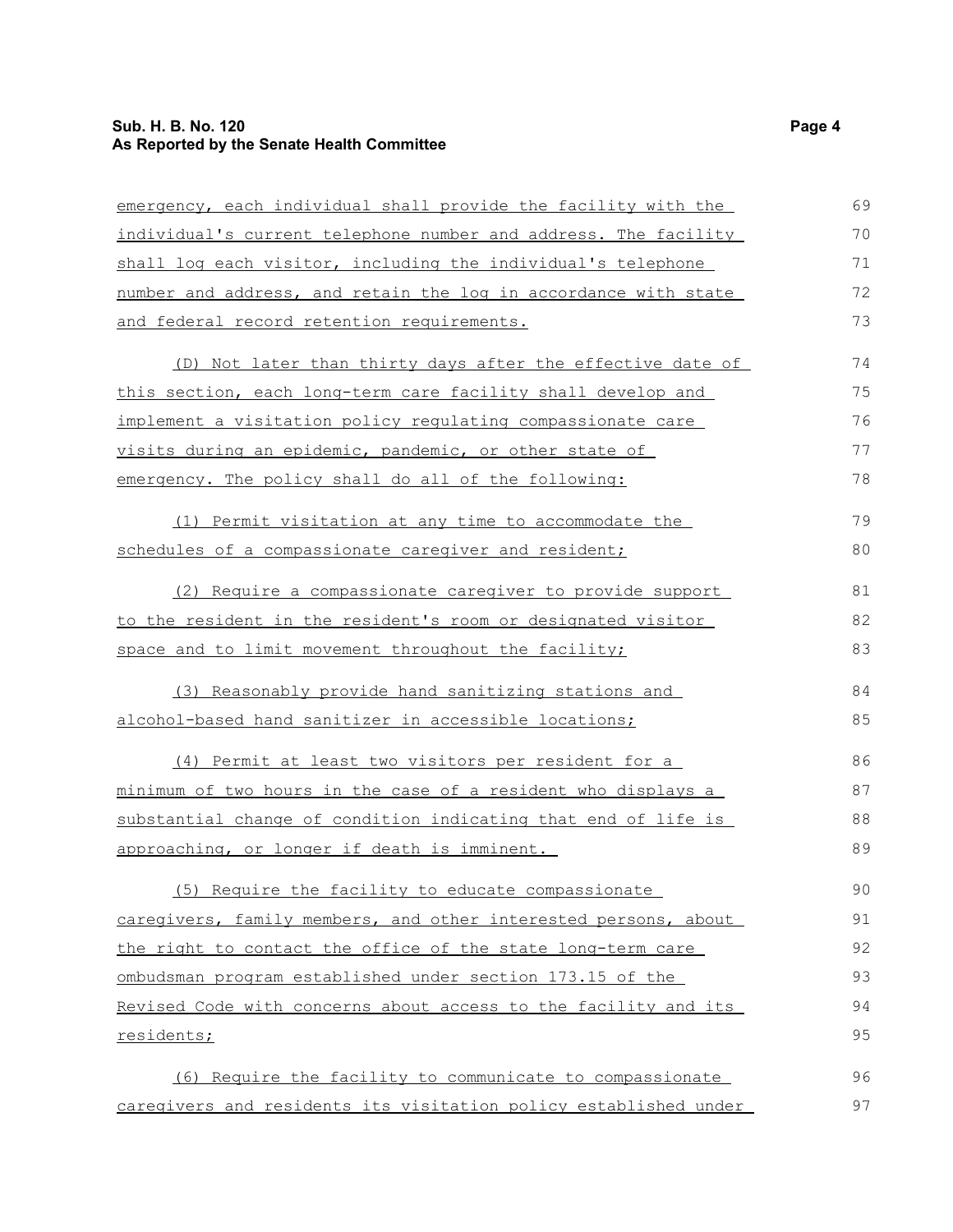#### **Sub. H. B. No. 120 Page 5 As Reported by the Senate Health Committee**

| this section;                                                    | 98  |
|------------------------------------------------------------------|-----|
| (7) Require compassionate caregivers to comply with the          | 99  |
| screening requirements of division (C)(2) of this section;       | 100 |
| (8) Specify whether compassionate caregivers must schedule       | 101 |
| compassionate care visits, other than end of life visits, with   | 102 |
| the facility in advance.                                         | 103 |
| The policies developed and implemented under division<br>(E)     | 104 |
| (D) of this section shall be the least restrictive possible and  | 105 |
| provide maximum access to the resident.                          | 106 |
| During an epidemic, pandemic, or other state of<br>(F)           | 107 |
| emergency, a long-term care facility shall permit health care    | 108 |
| and other workers to enter the facility who are not employees of | 109 |
| the facility but provide direct care to facility residents or    | 110 |
| essential services to the facility, including hospice care       | 111 |
| program and home health agency workers, emergency medical        | 112 |
| services personnel, dialysis technicians, clinical laboratory    | 113 |
| technicians, radiology technicians, social workers, clergy       | 114 |
| members, hair salon personnel, and contractors conducting        | 115 |
| critical on-site maintenance. A facility may, however, restrict  | 116 |
| such an individual from providing services in the facility if    | 117 |
| the individual is subject to a work exclusion due to direct      | 118 |
| exposure to a contagious disease or illness or shows symptoms of | 119 |
| a contagious disease or illness when being screened before       | 120 |
| entering the facility. The health care and other workers shall   | 121 |
| adhere to the core principles of infection prevention and comply | 122 |
| with testing requirements as applicable.                         | 123 |
| (G) (1) The screening and testing requirements of division       | 124 |
| (F) of this section do not apply in exigent circumstances, such  | 125 |
| as to emergency medical personnel, first responders, or other    | 126 |